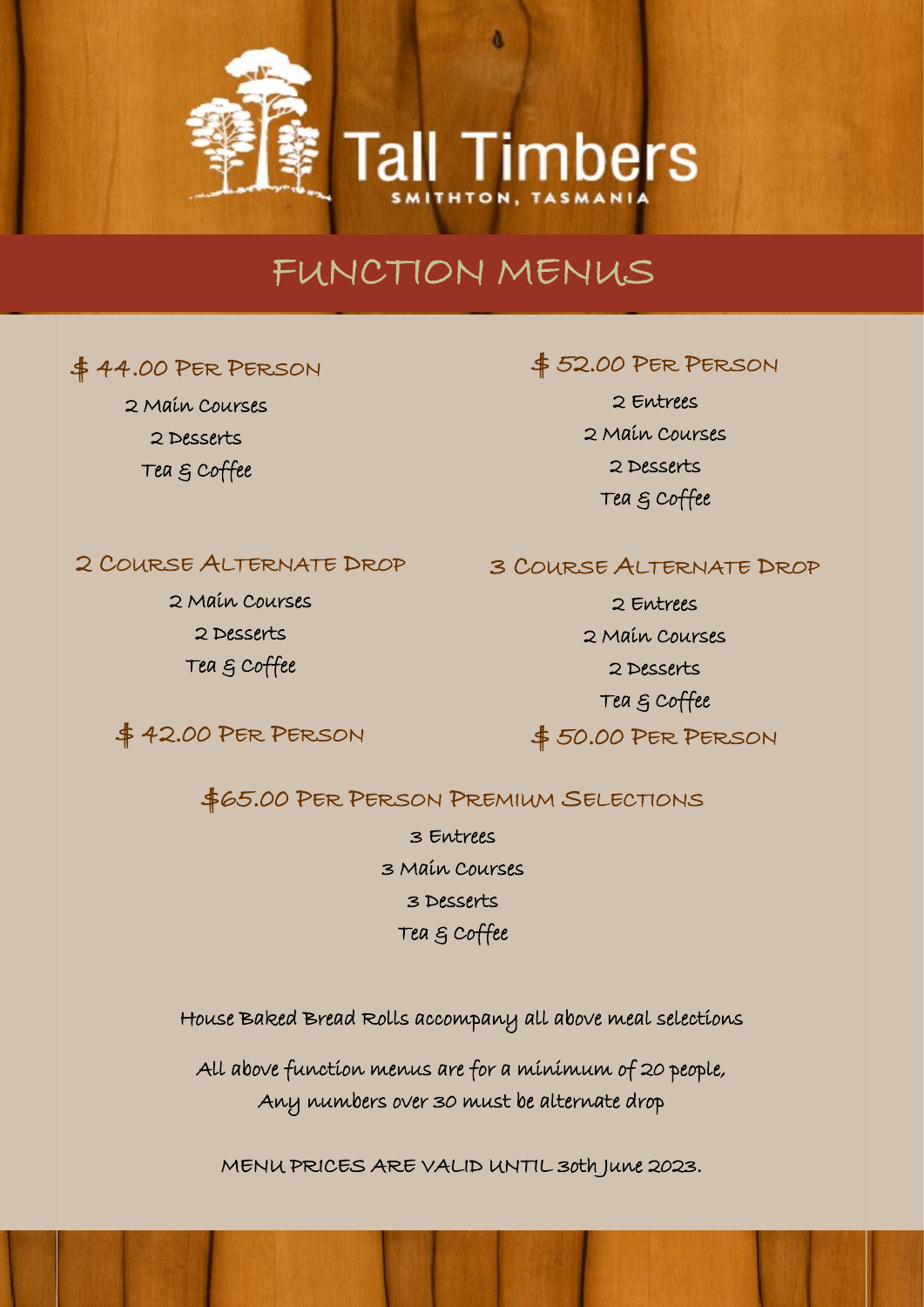# FUNCTION MENU SELECTIONS

d

**Timbers** 

### ENTRÉE

Soup - Spiced Pumpkin Bisque with crayfish oil & fried sage (GF, NF, DF)

Soup—Cauliflower & Almond with Tasmanian black truffle oil (GF, DF, VEGAN)

"Edge of the World" Gin Cured Salmon, blood orange & chili glaze, petit herbs, rosemary salmon bark (GF, NF, DF)

Barbecued Lamb - chilli dipping sauce, cucumber  $\xi$  mint (GF, DF)

Pepper Berry Dusted Chicken – millet, Persian fetta, green pea & mint salad (GF, NF)

"Cape Grim" Beef Tartare – rosemary bark, hills farm pub mustard (NF)

Twice Baked Tasmanian Scallop Souffle – fennel & radish slaw

Pan-fried Potato Gnocchi – wild mushrooms, cashew crème, black truffle oil (DF, VEGAN)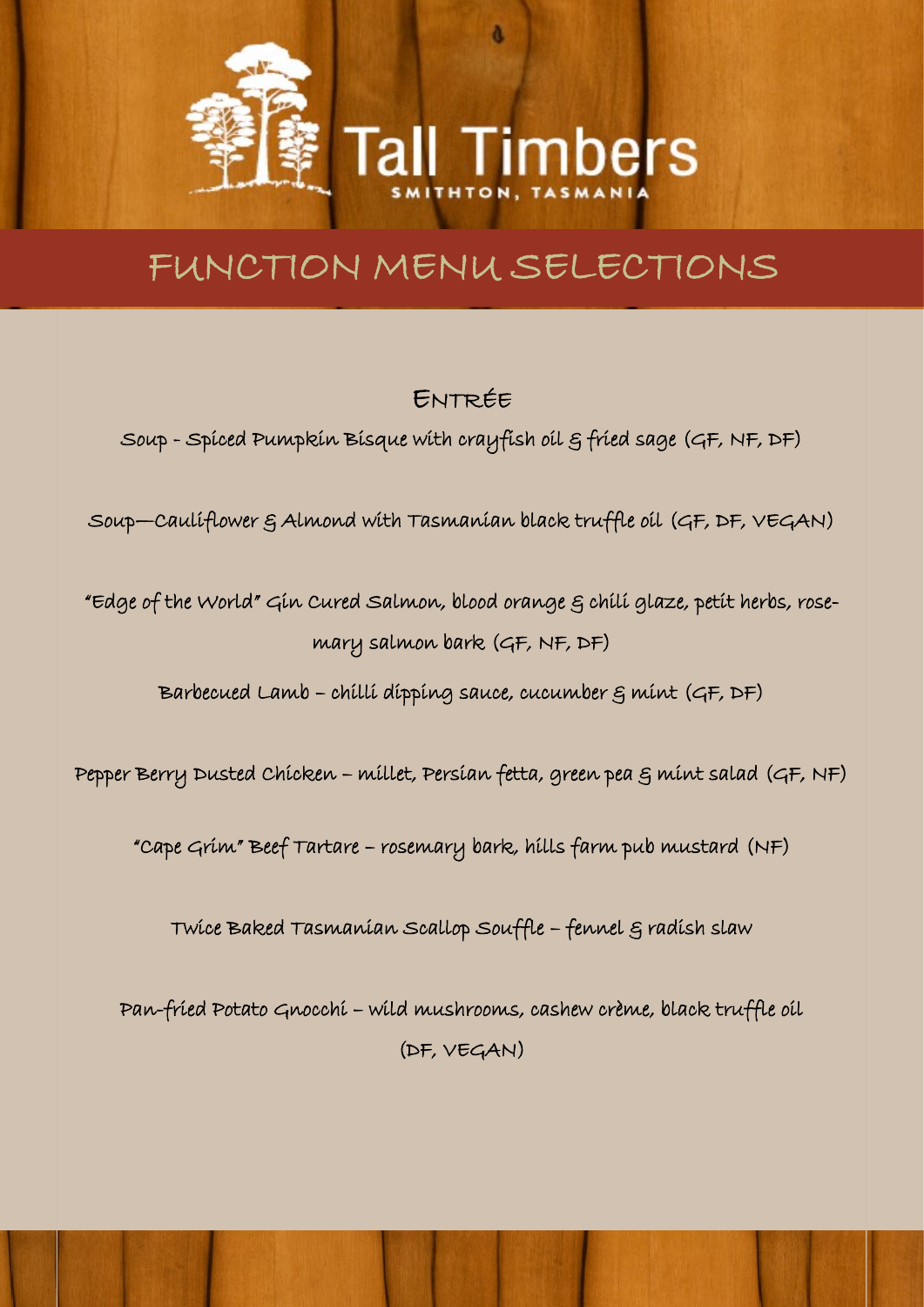### FUNCTION MENU SELECTIONS

d

**Il Timbers** 

#### MAIN COURSE

Slow Roasted "Cape Grim" Beef Short Rib – with hand cut fries, charred sweet corn & pan jus (GF, NF)

"Bass Strait" market fresh seafood risotto – mussels, tiger prawns, scallops, trumpeter folded gently into a creamy garlic  $\varepsilon$  white wine risotto, petit herbs  $\varepsilon$  grana pandano  $(GF, NF)$ 

Hay Smoked Broccoli – miso hummus, sumac coconut yoghurt, sea salt almond brittle (GF, DF, VEGAN)

Pan Roasted Chicken Breast – salmoriglio, buttermilk polenta, forest mushroom jus

(GF, NF)

Tasmanian Salmon Darne – leatherwood honey glazed parsnips, onion soubise, beetroot gel & petit greens (GF, NF)

Twice Cooked Pork Belly - roast cabbage, cauliflower, apple & chili salad (GF, NF)

Beetroot & Red Onion Tarte Tatin – garden salad, tomato jam & petit herbs

NF, DF, VEGAN)

Pressed Lamb Shoulder – preserved lemon chat potatoes, harissa spiced beans, minted yoghurt (GF, NF)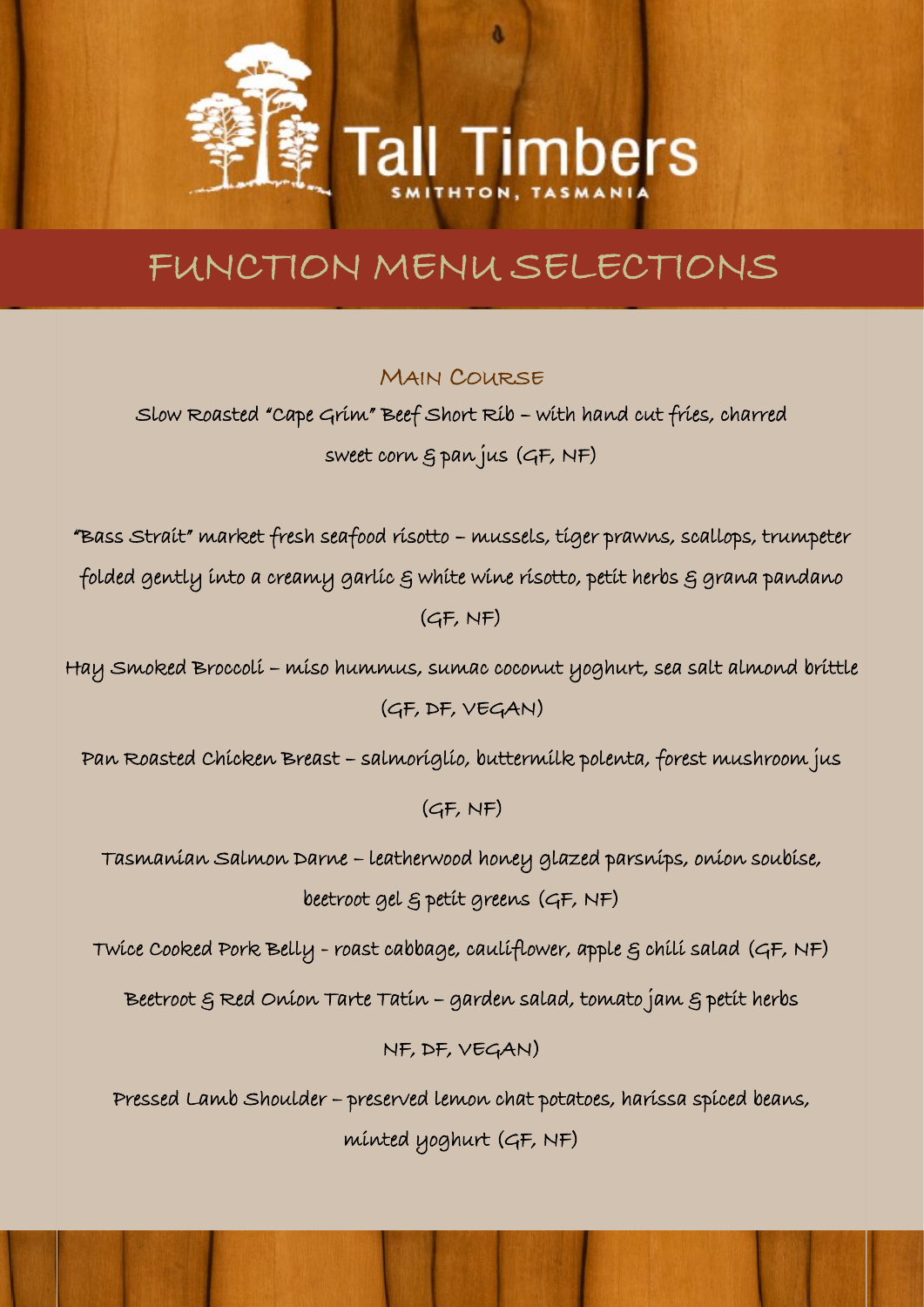# FUNCTION MENU SELECTIONS

d

Il Timbers

DESSERT

Fresh Fruit Salad - Served with Fresh Whipped Cream

Anvers Chocolate Brownie – blackberry coulis, "Van Diemen's" maple & walnut ice-cream

Peanut Butter Fudge – coconut yoghurt, "Van Diemen's" salted lime sorbet

(GF, DF, VEGAN)

Tasmanian Cheese Board – three local cheeses, crisps, vino cotto, walnuts & grapes

Star Anise Poached Pear – "Van Diemen's" blood orange sorbet, pistachio (GF, DF, VEGAN)

Torched Lemon Curd Tart – raspberry coulis, baked meringue

Sticky Date Pudding - butterscotch Sauce, clotted cream